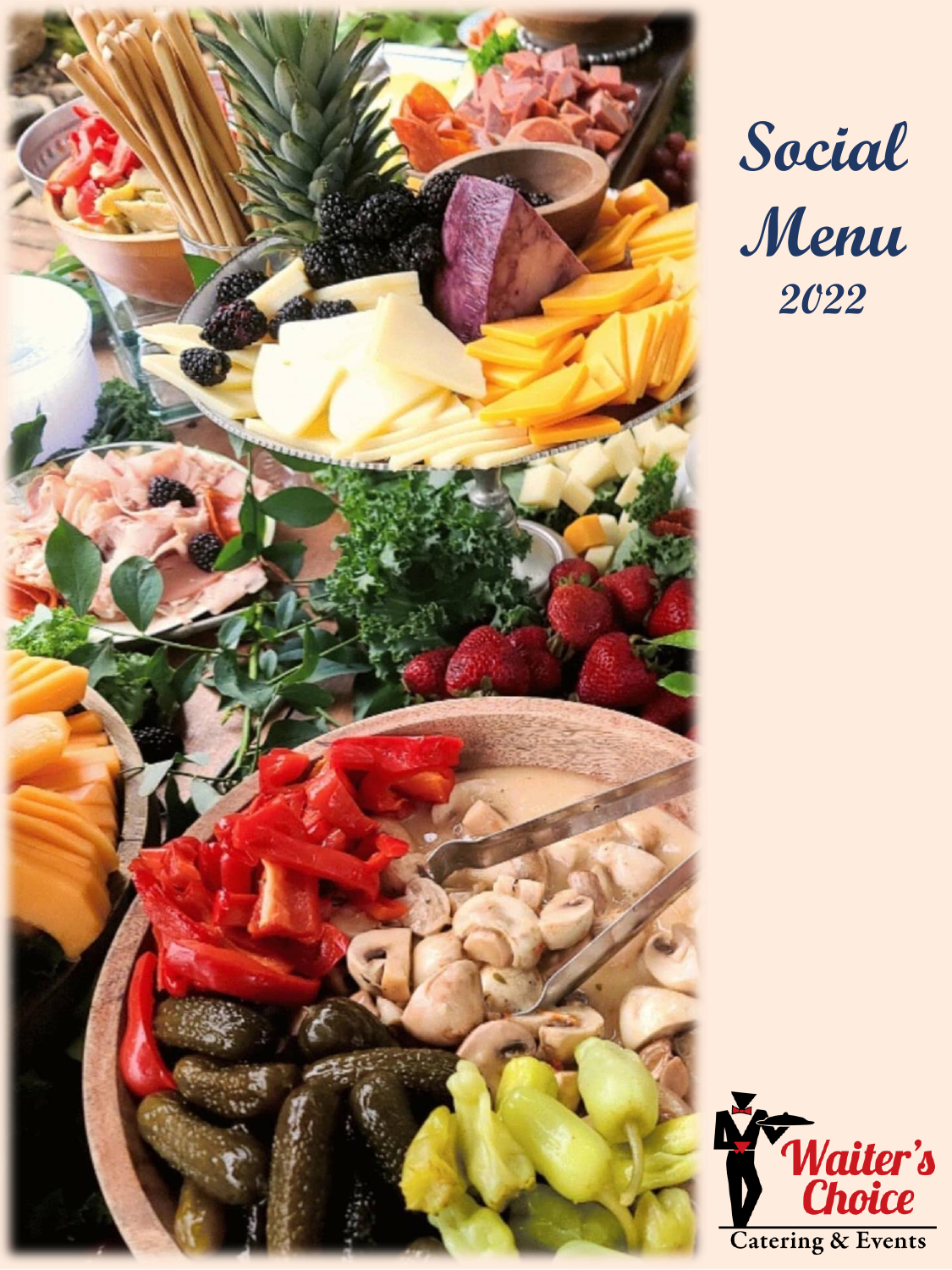

**Table of Contents**

|  | <b>Hor D'Oeuvres</b>   | Page |
|--|------------------------|------|
|  |                        |      |
|  |                        |      |
|  |                        |      |
|  |                        |      |
|  |                        |      |
|  |                        |      |
|  |                        |      |
|  |                        |      |
|  |                        |      |
|  | <b>Dinner Packages</b> |      |
|  |                        |      |
|  |                        |      |
|  |                        |      |
|  |                        |      |
|  |                        |      |
|  |                        |      |
|  |                        |      |
|  |                        |      |
|  |                        |      |

Our Event Planners and Design Team are here to help you plan the perfect event! *Waiter's Choice Catering …704-393-0009…www.waiterschoice.com* 2.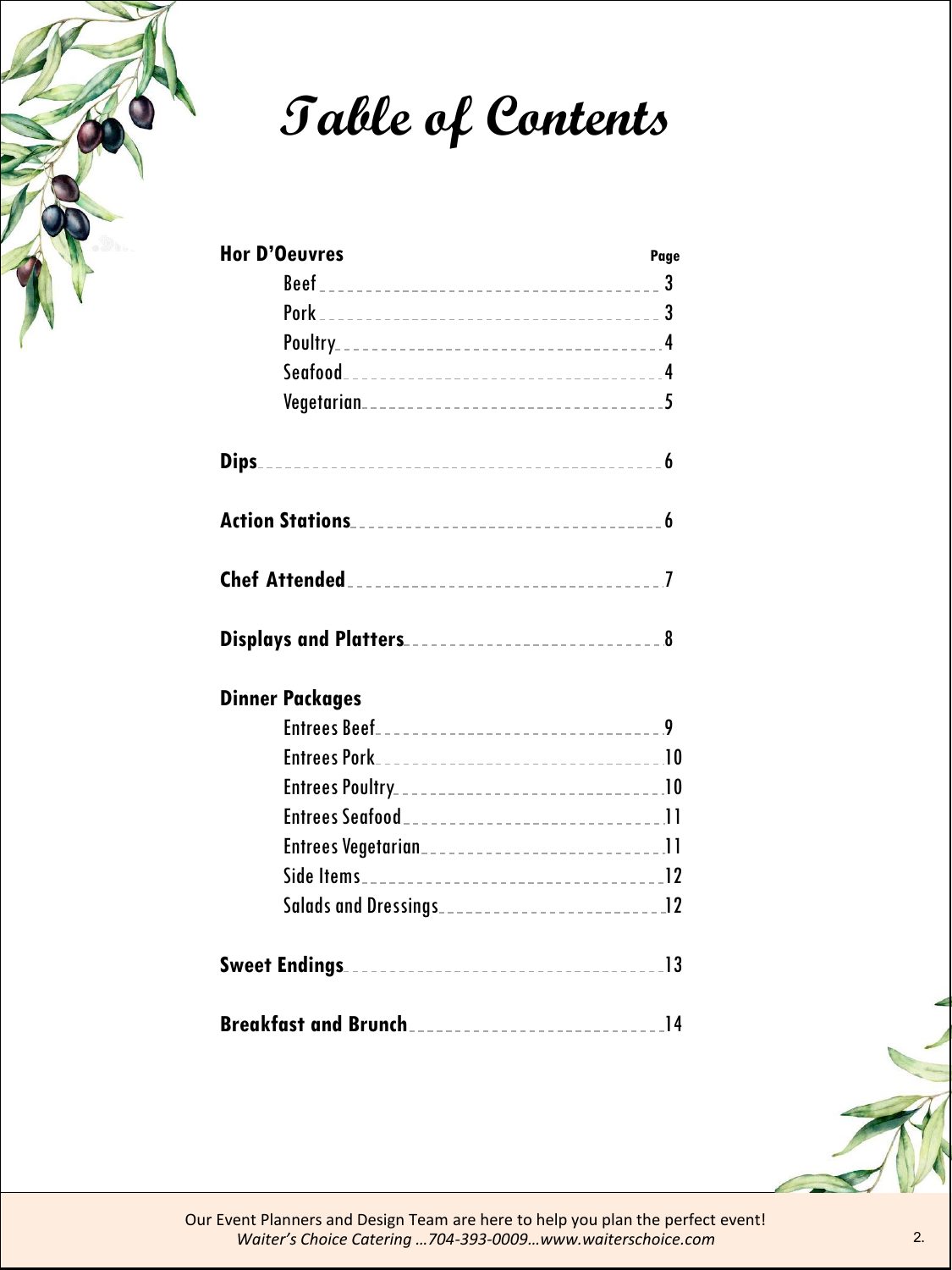

## **Hors D' Oeuvres**

## **BEEF**

## **CHILLED CRACKED PEPPER BEEF BITES**

*Tenderloin, horseradish crème sauce*

## **CHILLED TENDERLOIN CROSTINI**

*Tenderloin, herbed goat cheese, balsamic onion jam*

## **COCKTAIL MEATBALLS**

*Choice of sweet & sour, bbq, teriyaki, or marinara*

## **ANGUS BEEF SLIDERS**

*100% angus ground beef, grilled onions, choice of cheese & condiments*

## **PORK**

## **SWEET SAUSAGE AND CHEDDAR CHEESE POPPERS**

*Fresh ground sausage, cheese and spices, hand rolled and baked*

## **CHEDDAR HERB BISCUITS WITH SLICED COUNTRY HAM**

*Mini cheddar herb biscuits, country ham, apricot mustard*

## **CANTALOUPE PROSCIUTTO SKEWERS**

*Fresh cantaloupe, shaved prosciutto*

## **SAUSAGE STUFFED MUSHROOMS**

*Sausage, breadcrumbs, & savory cheeses*

## **ALMOND BACON CROSTINI**

*Almond, bacon, Monterey jack, & green onions*

## **BLT BITES**

*Pita crisp, sundried tomato aioli, bacon, lettuce, & tomato*

## **BBQ PORK SLIDERS**

*House made pork bbq, soft roll, sweet smoky sauce*

## **ASSORTED MINIATURE QUICHE**

*Garden vegetable, three cheese, broccoli & cheese, & Lorraine*

## **BBQ CHICKEN BACON BITES**

*Skewered chicken, bacon, bbq glaze*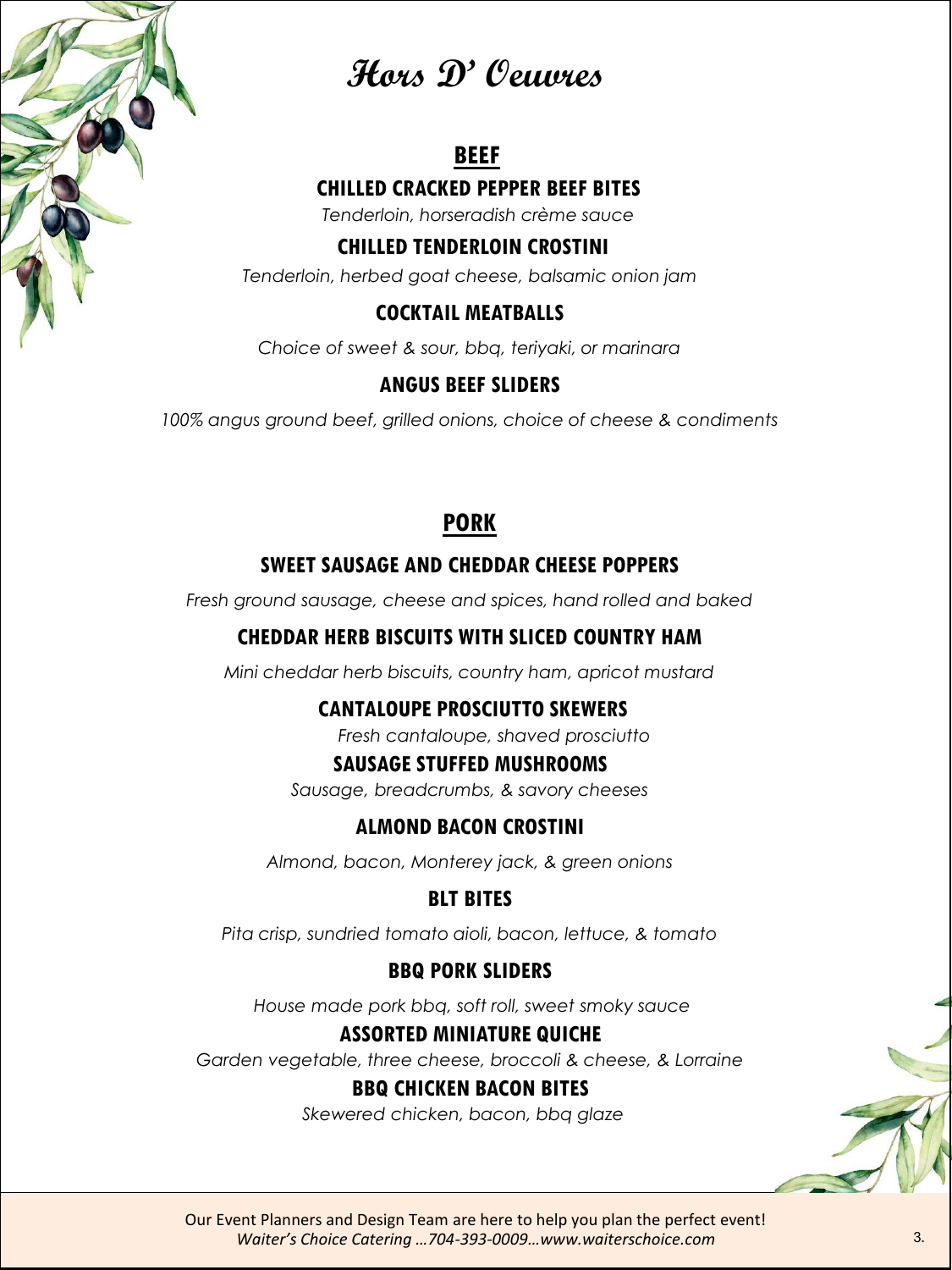## **POULTRY**

#### **PECAN CHICKEN STRIPS**

*Breaded with pecan flour, deep fried, brown sugar crème sauce*

#### **MINI CHICKEN AND WAFFLES**

*Maple infused Belgian waffle, crispy chicken bites, maple syrup*

#### **JERK CHICKEN SKEWERS**

*Jerk seasoned chicken, lime crema sauce*

#### **TERIYAKI CHICKEN SKEWERS**

*Teriyaki seasoned chicken, tonkatsu sauce*

#### **GREEK CHICKEN SKEWERS**

*Greek spiced chicken, whipped feta lemon crème sauce*

#### **BBQ CHICKEN BACON BITES**

*Skewered chicken, bacon, bbq glaze*

## **SEAFOOD**

## **COCONUT SHRIMP**

*Coconut dusted shrimp, sweet Thai chili sauce*

## **SHRIMP COCKTAIL SHOOTERS**

*Two chilled tail-on shrimp, key-lime cocktail sauce, lemon in lucite shot glass*

## **CRAB STUFFED MUSHROOMS**

*Delicate crab, breadcrumbs, creole spices*

## **MINIATURE CRAB CAKES**

*Crab, breadcrumbs, creole spices, remoulade sauce*

## **CRAB TARTLETS**

*Philo cup, signature crab filling*

## **SMOKED SALMON ON CUCUMBER ROUNDS\***

*Herbed cream cheese, fresh dill*

## **RAW OYSTERS ON THE HALF SHELL\***

*Mignonette sauce*

\*This product contains raw food. Consuming raw or undercooked seafood may increase your risk of foodborne illness.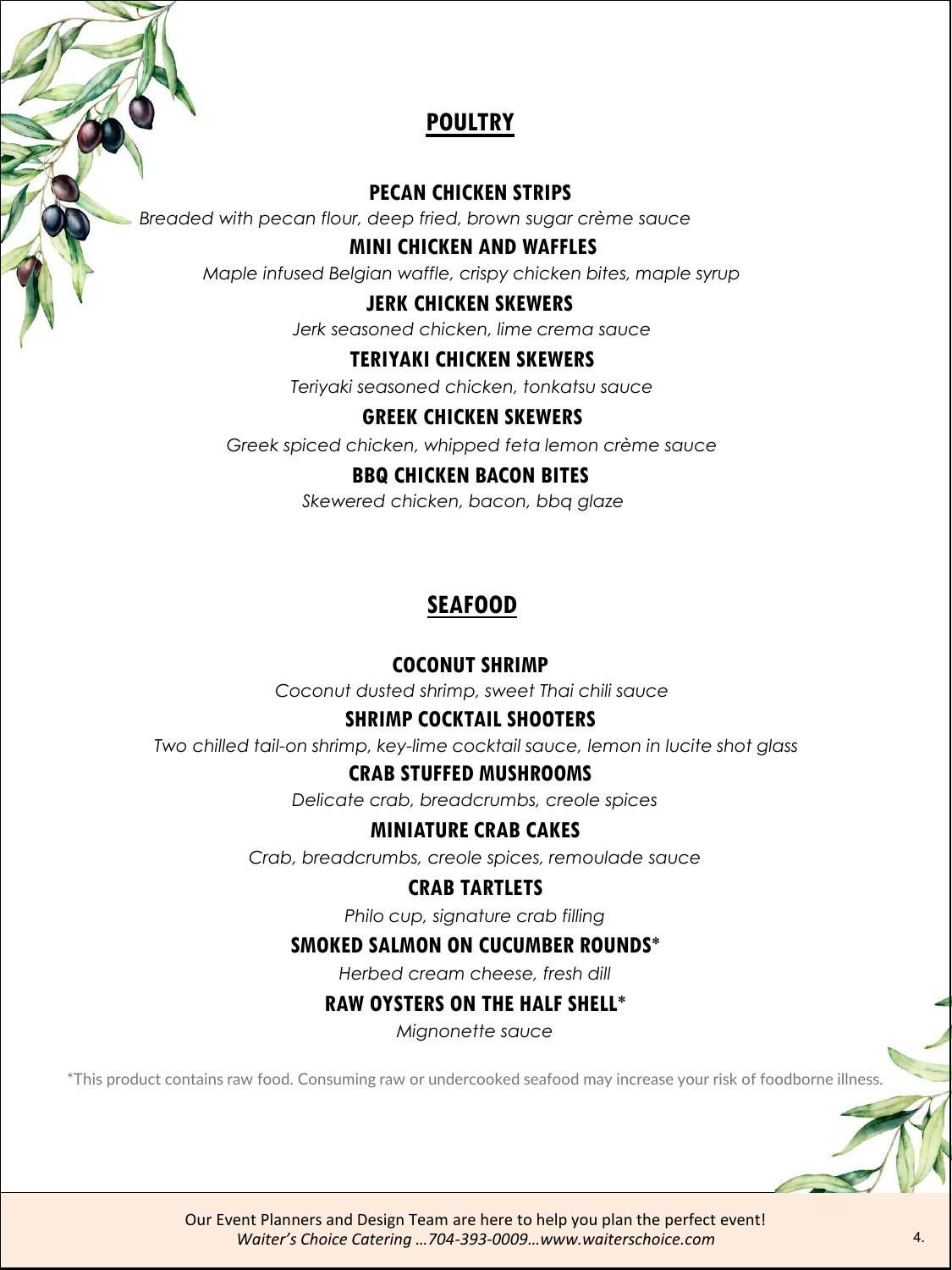## **VEGETARIAN**

#### **SPANAKOPITA**

*Spinach & feta cheese blend in flaky phyllo crust*

#### **VEGETABLE CRUDITE' SHOOTERS**

*Individual assorted seasonal crudites, ranch in lucite shot glass*

#### **WEST SIDE SALAD SHOOTERS**

*Fresh greens, strawberries, mandarin oranges, walnuts, raspberry vinaigrette dressing, phyllo cup*

#### **ORANGE POPPY SALAD SHOOTERS**

*Fresh greens, smoked gouda, mandarin oranges, pecans, poppy-seed dressing, phyllo cup*

#### **CAPRESE SKEWERS**

*Grape tomato, fresh basil, mozzarella, balsamic reduction*

#### **HONEY GOAT CHEESE TARTLET**

*Phyllo cup, goat cheese, honey, pistachios*

#### **MAC AND CHEESE POPPERS**

*Crispy parmesan breaded, cheesy center*

#### **SPINACH STUFFED MUSHROOMS**

*Spinach, breadcrumbs, & savory cheeses*

#### **VEGETARIAN SPRING ROLLS**

Sweet & sour sauce

#### **JALAPENO POPPERS**

*Breaded jalapeno, cotija, cayenne, cream cheese*

#### **TOMATO HAND PIE**

*Roma tomatoes, basil, blended cheeses, Duke's mayo, mini pie crust*

#### **FRUIT SKEWERS**

*Assorted seasonal fruit*

#### **BANG-BANG CAULIFLOWER BITES**

*Baked, panko crust, spicy bang-bang aioli*

#### **SPINACH AND ARTICHOKE PASTRY**

*Spinach, artichoke, parmesan, puff pastry*

#### **ROASTED VIDALIA ONION PASTRY**

*Caramelized onion, mushroom, gruyere, pastry square*

#### **JACKFRUIT BBQ SWEET POTATO CRISPS**

*Vegan slaw*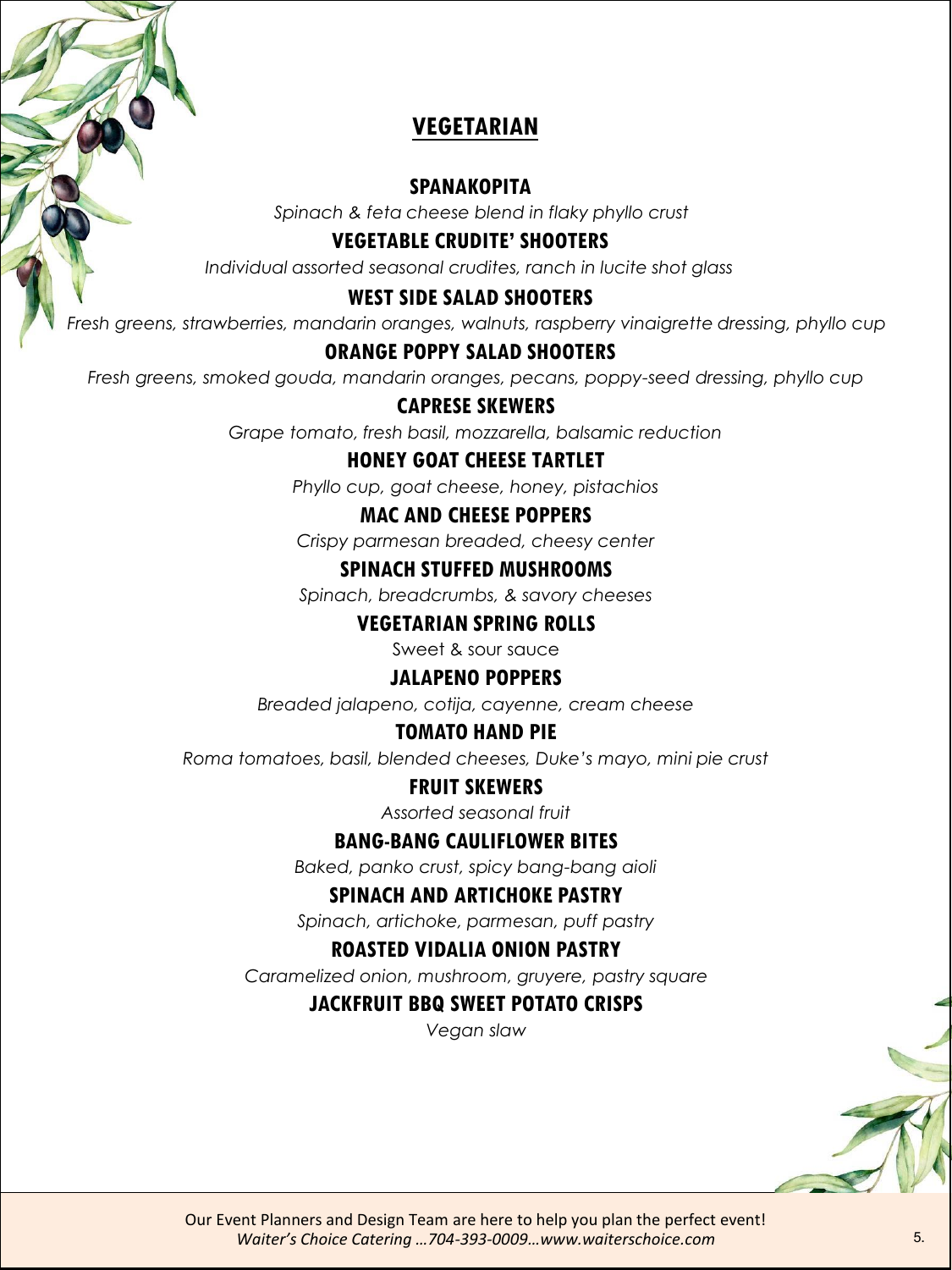

**Dips**

#### **SPINACH AND ARTICHOKE DIP**

*Pita chips*

**CRAB DIP**

*Crostini*

#### **TOMATO AND GARLIC BRUSCHETTA**

*Crostini*

**SOUTHWESTERN SPINACH DIP**

*Tortilla chips*

**BAKED VIDALIA ONION DIP**

*Pita chips*

**BEER CHEESE**

*Fresh baked pretzel bites*

#### **BAKED PECAN PRALINE BRIE**

*Assorted crackers*

**HUMMUS TRIO**

*Classic, roasted red pepper, & beet hummus, pita chips*

#### **SOUTHERN CAVIAR**

*Black beans, corn, salsa, tortilla chips*

#### **BAKED CHARLESTON CHEESE DIP**

*House-made classic pimento cheese, pita chips*

## **Action Stations**

## **MASHED POTATO STATION**

*Classic mashed potatoes, whipped butter, sour cream, cheddar cheese, chives, crispy bacon*

## **SHRIMP AND GRITS STATION**

*Tender shrimp, andouille sausage, smoky bacon, Cajun spices, stone ground grits, cheese, chives*

## **PIMENTO CHEESE STATION**

*Charleston classic, French quarter jalapeno, & Bacon pimento cheeses, pita chips, tortilla chips, crostini, onion frites, & raspberry-chipotle jam*

#### **PRETZEL STATION**

*Fresh baked soft pretzels, pretzel bites, assortment of snack size pretzels, beer cheese, chocolate fondu and assorted mustards*

## **TRIO SLIDER STATION– 9.99**

*BBQ sliders, angus beef sliders, and southern fried chicken sliders served with house made pub chips (2/person)*

Our Event Planners and Design Team are here to help you plan the perfect event! *Waiter's Choice Catering …704-393-0009…www.waiterschoice.com* 6.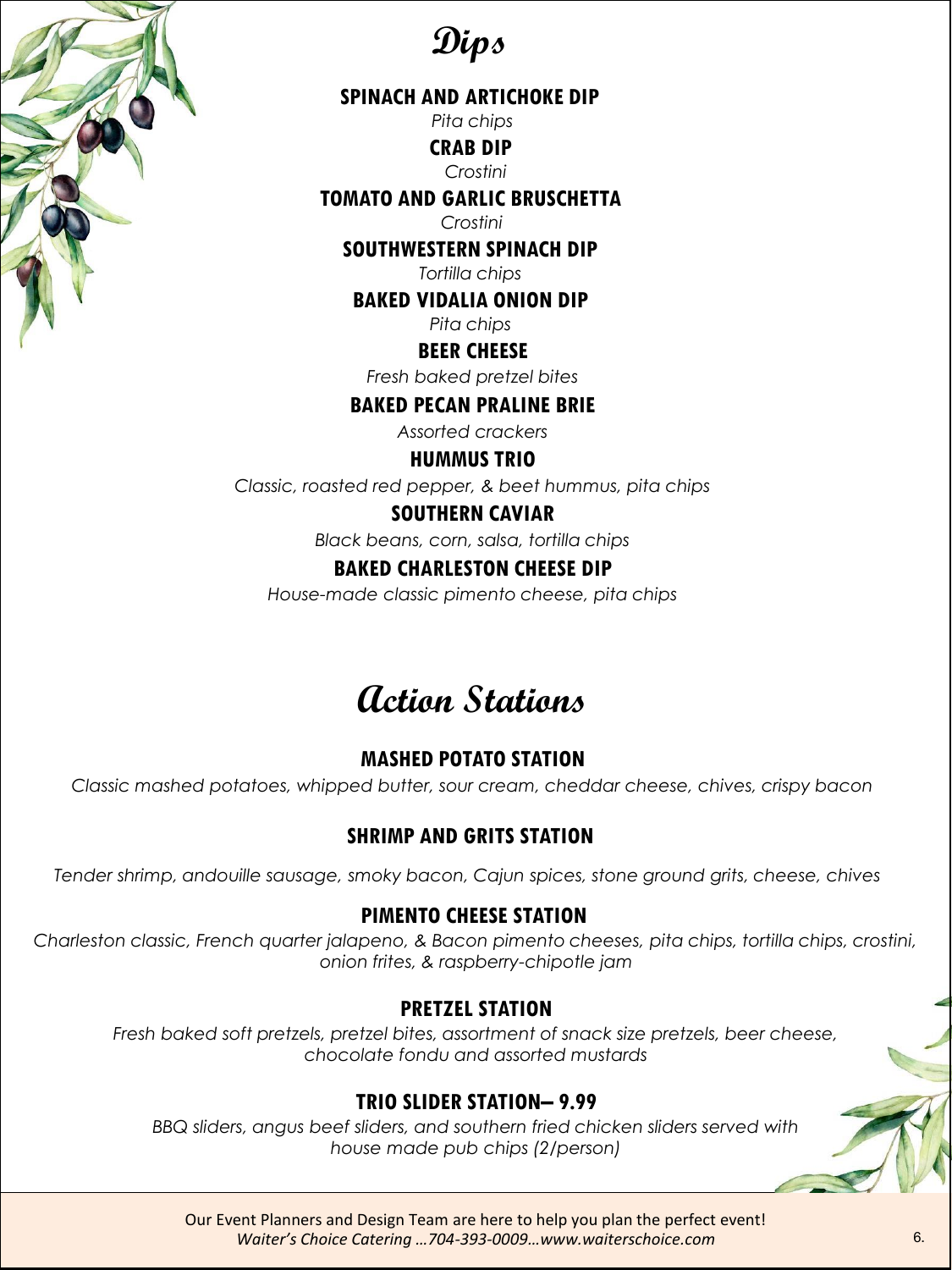

## **Chef Attended**

**(50 person minimum)**

## **ROASTED INSIDE ROUND CARVED BEEF**

*Horseradish sauce, spicy mustard, petite rolls*

## **BEEF TENDER CARVING STATION**

*Horseradish crème sauce, au jus, petite rolls*

## **BAKED PIT HAM CARVING STATION**

*Honey glazed ham, tarragon aioli, apricot mustard, petite rolls*

## **ROASTED PORK TENDERLOIN CARVING STATION**

*Apricot mustard sauce, petite rolls*

## **BBQ PORK SLIDER STATION**

*Smoked pulled pork, bbq sauce, Hawaiian rolls*

## **CARVED SMOKED TURKEY SLIDER STATION**

*Airline turkey breast, smoked gouda, bacon, granny smith apples, cranberry aioli, Hawaiian rolls*

## **PASTA STATION**

*Penne & rotini pasta, marinara, alfredo sauce, vegetables, marinated chicken, parmesan cheese*

## **MINI TACO STATION**

*Choice of two: pork carnitas, brisket, chicken, traditional beef, fish, traditional fixings*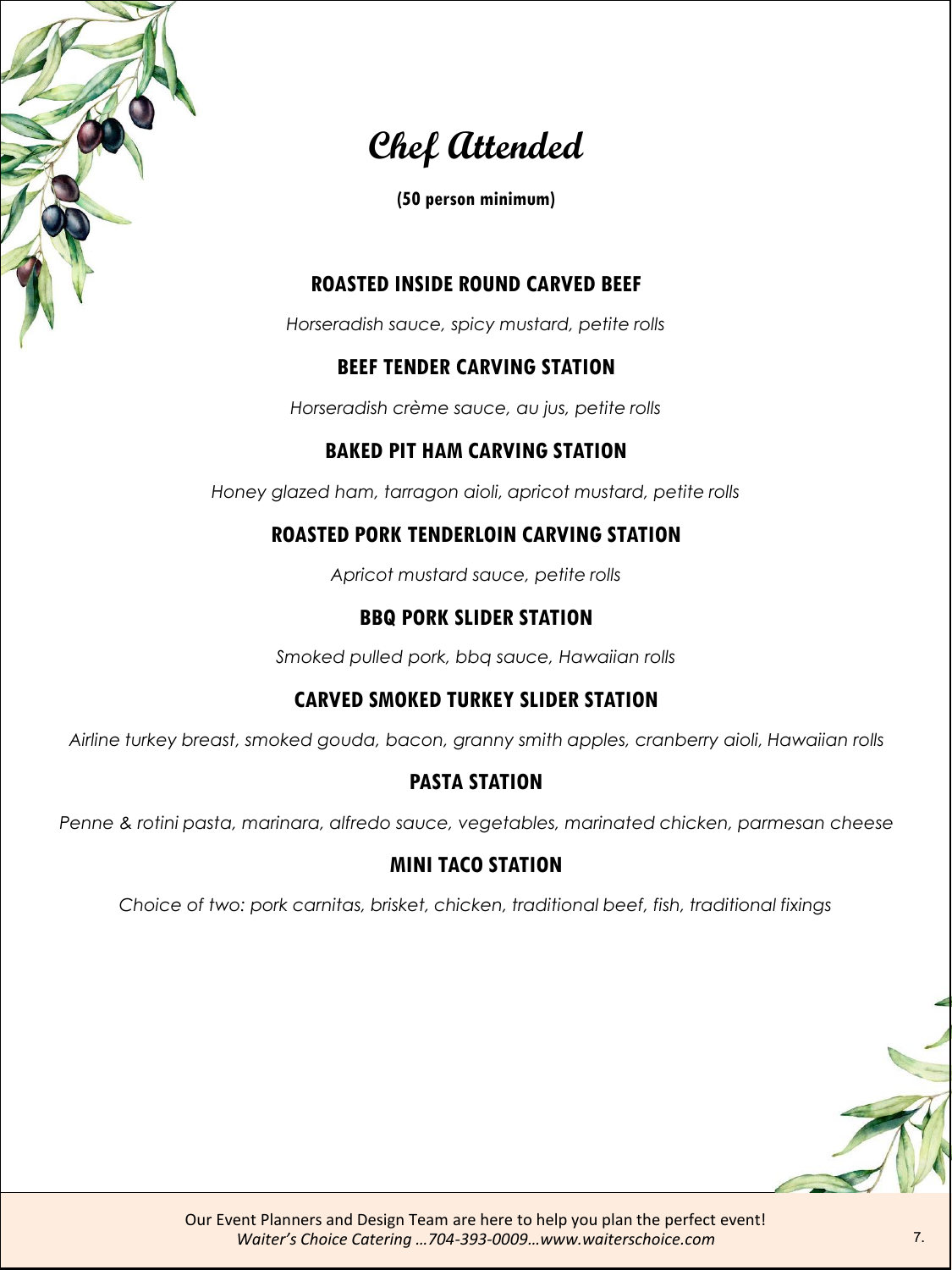

#### **CHEESE DISPLAY**

*An assortment of domestic & imported cheeses, garnished with fruit, assorted crackers*

#### **FRESH FRUIT DISPLAY**

*Melon, pineapple, grapes, & seasonal berries*

#### **VEGETABLE CRUDITES DISPLAY**

*Carrots, sweet bell peppers, grape tomatoes, cauliflower, broccoli, cucumber rounds, sugar peas, asparagus, ranch or bleu cheese*

#### **CHARCUTERIE DISPLAY**

*Assortment of cured meats, artisanal cheeses, crostini, breadsticks, & accompaniments*

#### **GRILLED & CHILLED VEGETABLE DISPLAY**

*Array of seasonal grilled vegetables, balsamic drizzle*

#### **CHILLED SHRIMP DISPLAY**

*Tail-on shrimp, key lime cocktail sauce, lemon wedges*

#### **MINI CROISSANTS DELI PLATTER**

*Thinly sliced ham, smoked turkey breast, or roast beef, assorted cheeses, brown mustard & balsamic aioli*

#### **MINI CROISSANTS SALAD PLATTER**

*Pimento cheese, chicken or egg salad*

#### **ATLANTIC SMOKED SALMON PLATTER\***

*(20 guest minimum)*

*Smoked salmon, chopped egg, red onion, capers, whipped dill cream cheese, cucumbers, & crackers*

\*This product contains raw food. Consuming raw or undercooked seafood may increase your risk of foodborne illness

Our Event Planners and Design Team are here to help you plan the perfect event! *Waiter's Choice Catering …704-393-0009…www.waiterschoice.com* 8.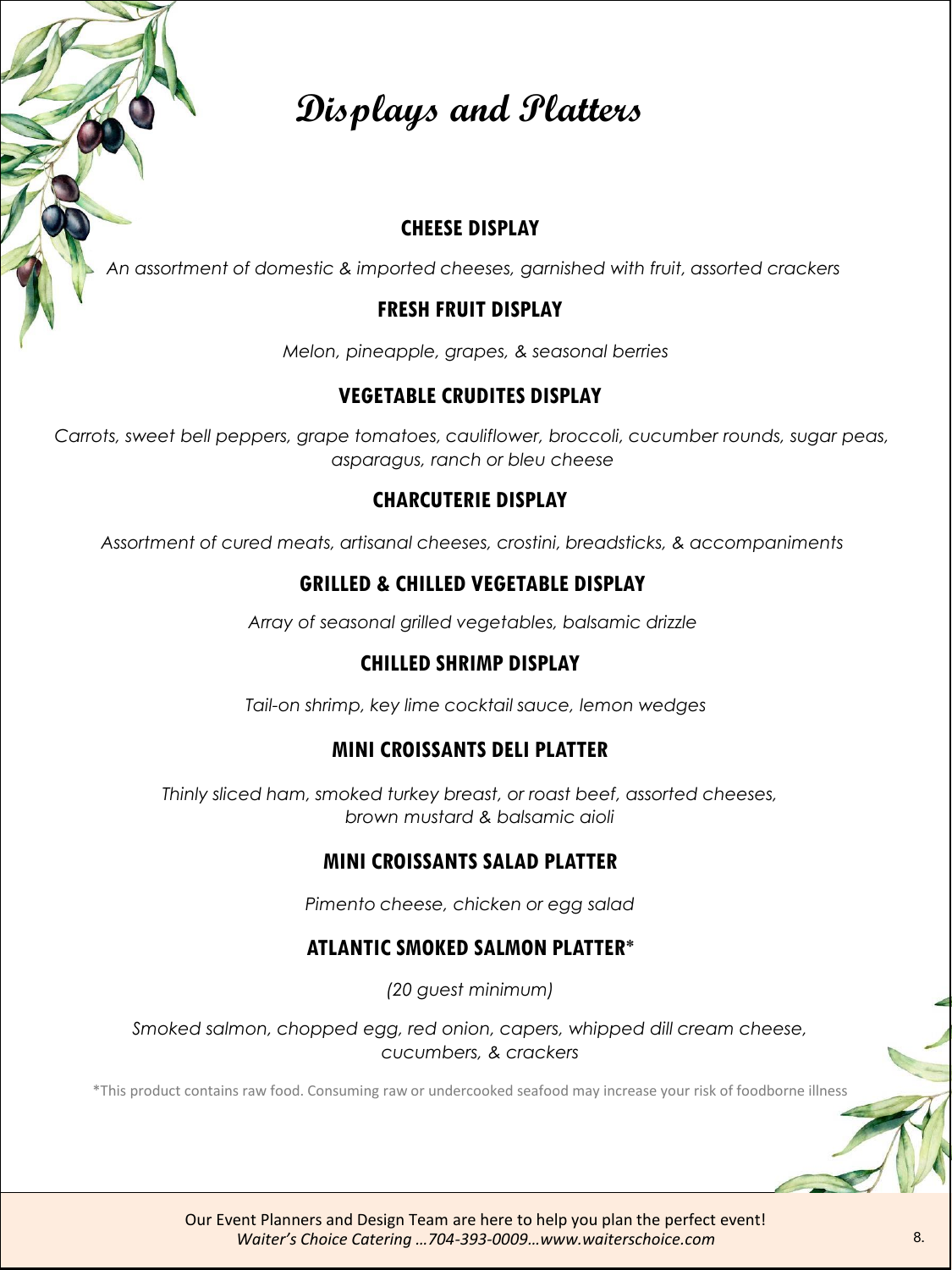## **Dinner Packages**

*All packages come with your choice of salad and a dinner roll.*

**THE PARSLEY PACKAGE** *One entrée, one vegetable, and one starch*

**THE SAGE PACKAGE** *Two entrees, one vegetable, and one starch*

**THE ROSEMARY PACKAGE\*** *Two entrees, two vegetables, and two starches*

*\* Rosemary Package is available as a buffet only.*

## **Entrees**

## **BEEF**

## **ROAST MEDALLIONS OF BEEF**

*Whole roasted beef tender sliced and served with your choice of a red wine demi glace or madeira mushroom sauce.*

## **MESQUITE BEEF BRISKET**

*Dry rubbed tender beef brisket sliced with just the right hint of mesquite smoke, au jus & BBQ sauce*

## **ROAST BEEF WITH AU JUS**

*Slow roasted eye of round roast carved and served with garlic and thyme au jus*

## **PRIME RIB** +

*Slow roasted seasoned ribeye finished with a garlic au jus and horseradish sauce*

## **NEW YORK STRIP** +

*Marinated and grilled*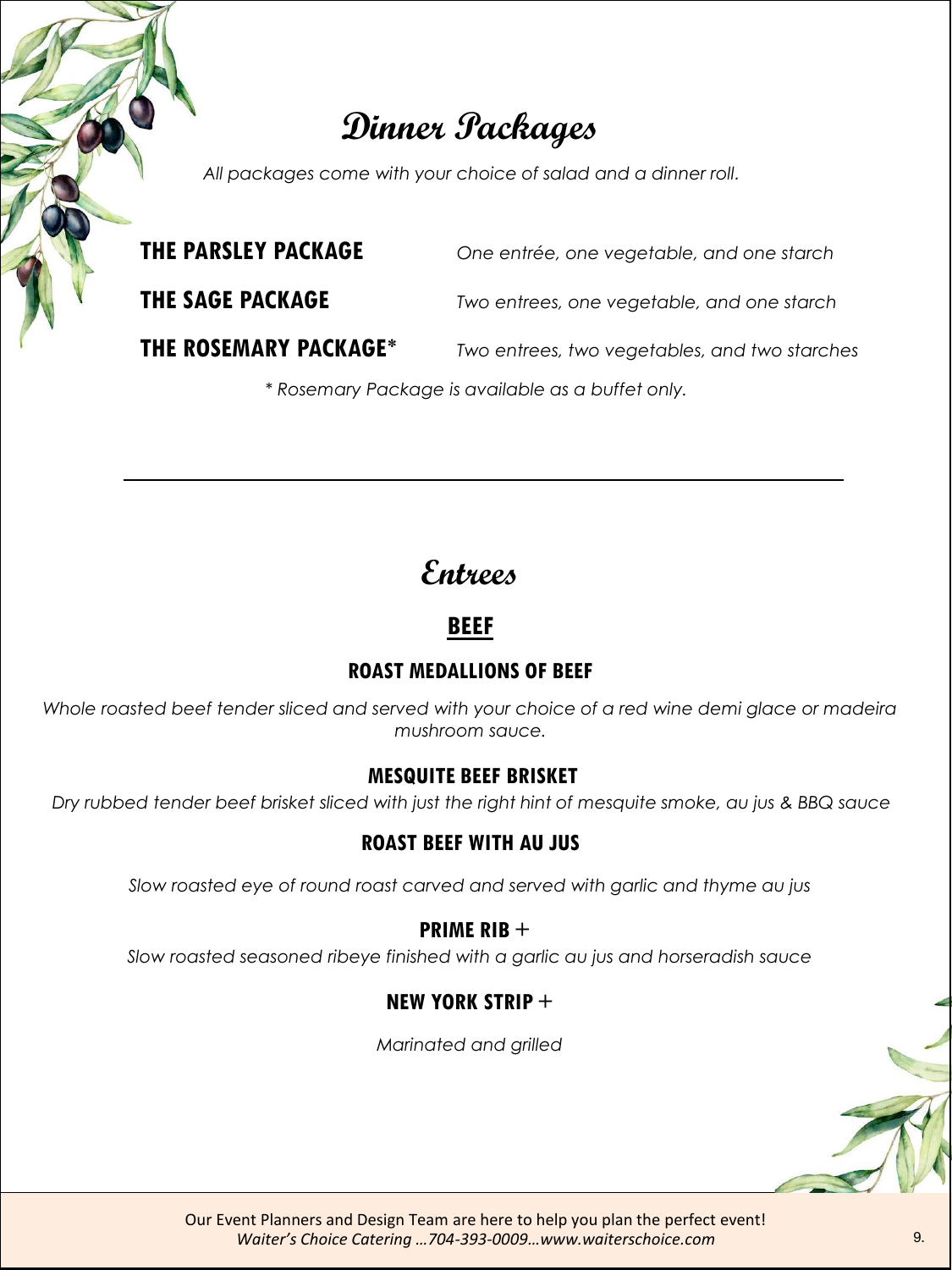## **PORK**

## **PECAN ROASTED PORK LOIN**

*Pork loin roasted with a brown sugar and mustard pecan glaze*

## **HONEY GLAZED HAM**

*Honey glazed sliced pit-cooked ham*

## **PULLED PORK BBQ**

*House smoked with our signature bbq sauce*

## **POULTRY**

## **LEMON PEPPER CHICKEN BREAST**

*Marinated, lightly breaded chicken breast with a zesty lemon pepper breading is pan fried until lightly crisp and golden brown*

## **TUSCAN CHICKEN**

*Tender chicken breast topped with a blend of artichoke hearts, red peppers, parmesan cheese*

## **CHICKEN PICCATA**

*Lightly breaded chicken breast with capers and lemon butter sauce*

## **CHICKEN IN WHITE WINE**

*Breast of chicken sauteed with buttery mushrooms and onions in a delicate cream sauce*

## **GRILLED MARINATED CHICKEN**

*Citrus and brown sugar marinated breasts grilled to perfection*

## **SAUTEED CHICKEN BREAST WITH SUN DRIED TOMATOES**

*Lightly breaded and pan fried, served with a delicate sauce consisting of sundried tomatoes, artichoke hearts, and white wine sauce*

## **CHAMPAGNE CHICKEN**

*Lightly breaded filet sautéed and topped with our champagne mushroom cream sauce*

## **SPINACH AND ARTICHOKE STUFFED CHICKEN**

*Oven baked with a spinach and artichoke heart stuffing and topped with an alfredo sauce*

Our Event Planners and Design Team are here to help you plan the perfect event! *Waiter's Choice Catering …704-393-0009…www.waiterschoice.com*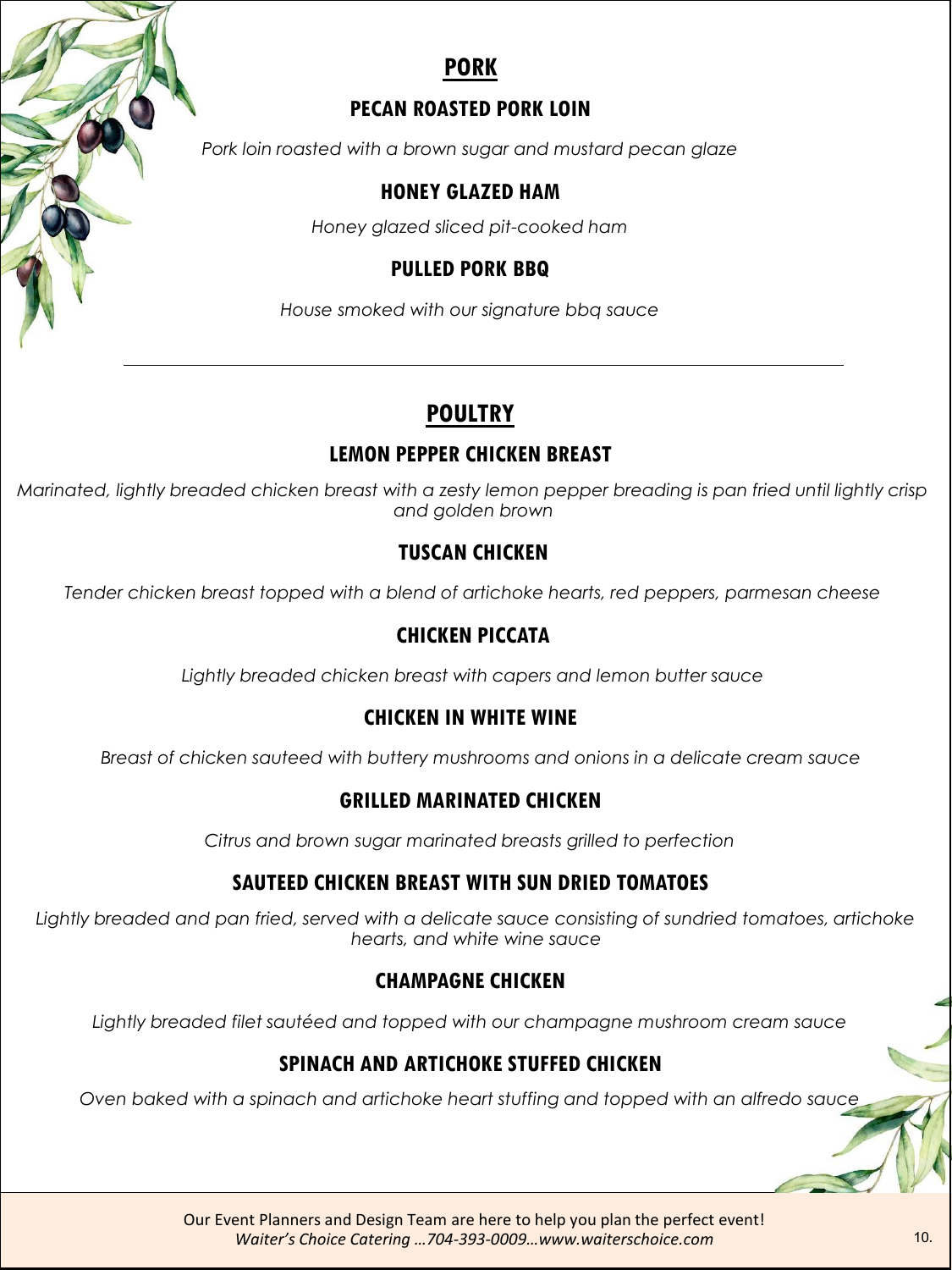## **SEAFOOD**

## **SHRIMP AND GRITS**

*Tender shrimp simmered with Cajun andouille sausage and smoky bacon, served over stone ground grits*

*\*additional starch charge may apply*

## **BOURBON GLAZED SALMON**

*Atlantic salmon pan seared & baked with a bourbon glaze and topped with mango salsa*

## **CRAB STUFFED FILET OF FLOUNDER**

*Delicate white flounder stuffed with crab served with butter and white wine sauce.*

## **BAKED SALMON WITH LEMON DILL CRÈME**

*Baked Atlantic salmon filet topped with a lemon dill sauce*

## **PECAN SALMON**

*Salmon generously topped with brown sugar pecan rub and baked*

## **VEGETARIAN**

## **TUSCAN CAULIFLOWER STEAK**

*Generous slice of fresh cauliflower topped with artichoke hearts, red peppers, and parmesan sauce.*

## **CHEESE TORTELLINI**

*Three cheese tortellini pasta served with basil infused alfredo sauce*

## **EGGPLANT PARMESAN**

*Lightly seasoned & breaded eggplant layered with parmesan and mozzarella cheeses and fresh marinara*

## **CAULIFLOWER STEAK (Vegan)**

*Grilled and served with our Thai chili sauce*

## **VEGETABLE KABOBS AND BROWN RICE (Vegan)**

*Marinated and skewered zucchini, grape tomatoes, red onion, mushrooms, and green pepper served over brown rice*

> Our Event Planners and Design Team are here to help you plan the perfect event! *Waiter's Choice Catering …704-393-0009…www.waiterschoice.com* 11.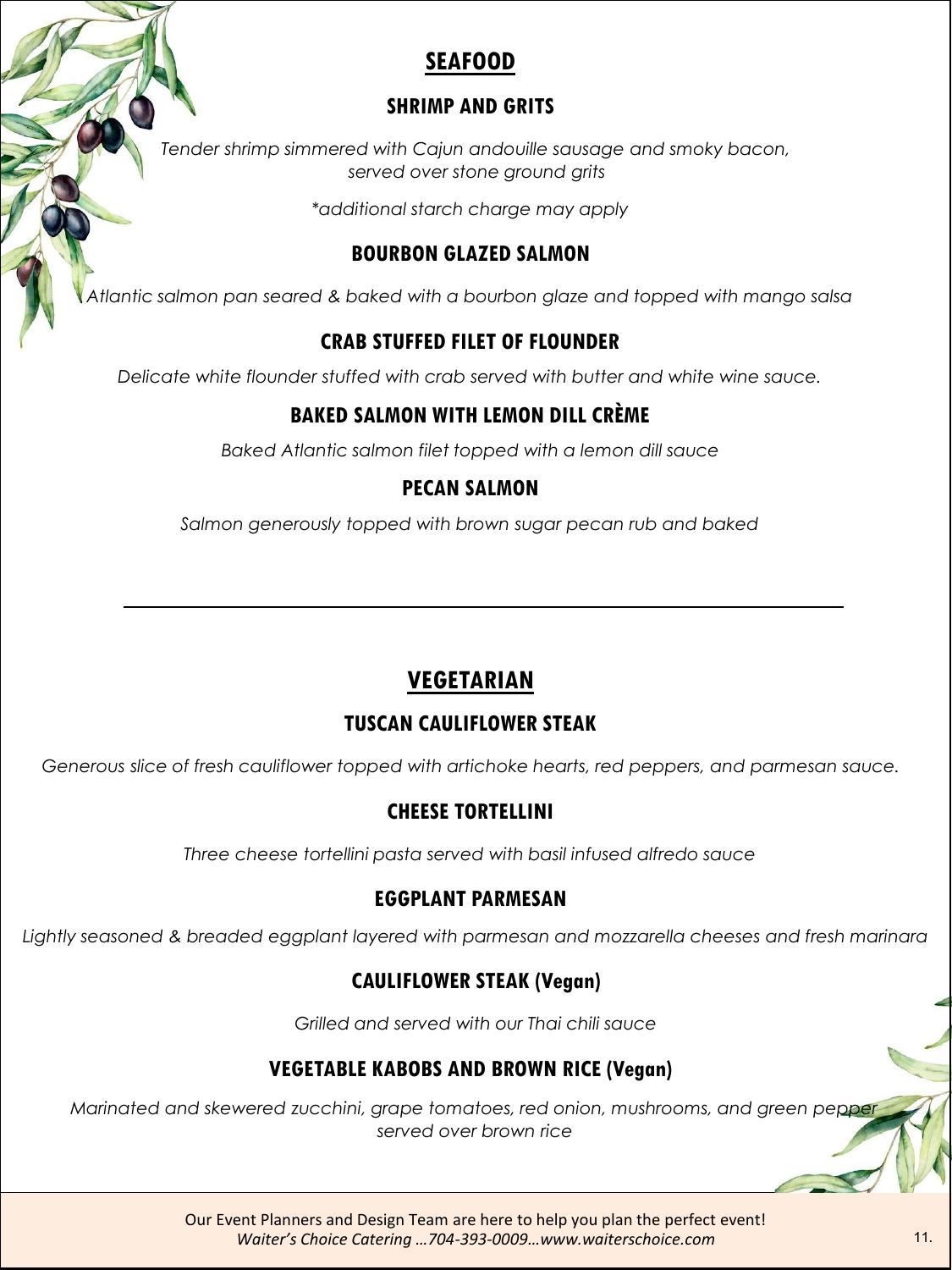## **STARCHES**

*Classic mashed potatoes with gravy \* Garlic smashed red potatoes \* Potatoes au gratin \* Herb roasted red potatoes \* Rice pilaf \* White rice with fresh parsley \* Baked macaroni & cheese \* Orzo pasta with roasted red peppers \* Quinoa*

## **VEGETABLES**

*Green beans with chopped red peppers \* Green bean almandine \* Southern style green beans \* Roasted seasonal vegetables \* Glazed baby carrots \* Grilled asparagus \*Buttered corn \* Steamed fresh broccoli \* California medley*

## **SALADS & DRESSINGS**

## **SPRING MIX**

*Fresh salad greens, grape tomatoes, cucumbers, blended cheese, and croutons*

## **TRADITIONAL CAESAR**

*Crisp romaine, grape tomatoes, parmesan, croutons*

## **BABY FIELD GREENS**

*Fresh salad greens, dried cranberries, glazed pecans, crumbled bleu cheese*

## **WEST SIDE SALAD**

*Fresh salad greens, mandarin oranges, strawberries, & walnuts*

#### **~Your choice of two~**

*-Italian, Ranch, Bleu Cheese, Honey Mustard, Balsamic Vinaigrette, Raspberry Vinaigrette, White Balsamic, Red Wine Vinaigrette, Caesar*

> Our Event Planners and Design Team are here to help you plan the perfect event! *Waiter's Choice Catering …704-393-0009…www.waiterschoice.com* 12.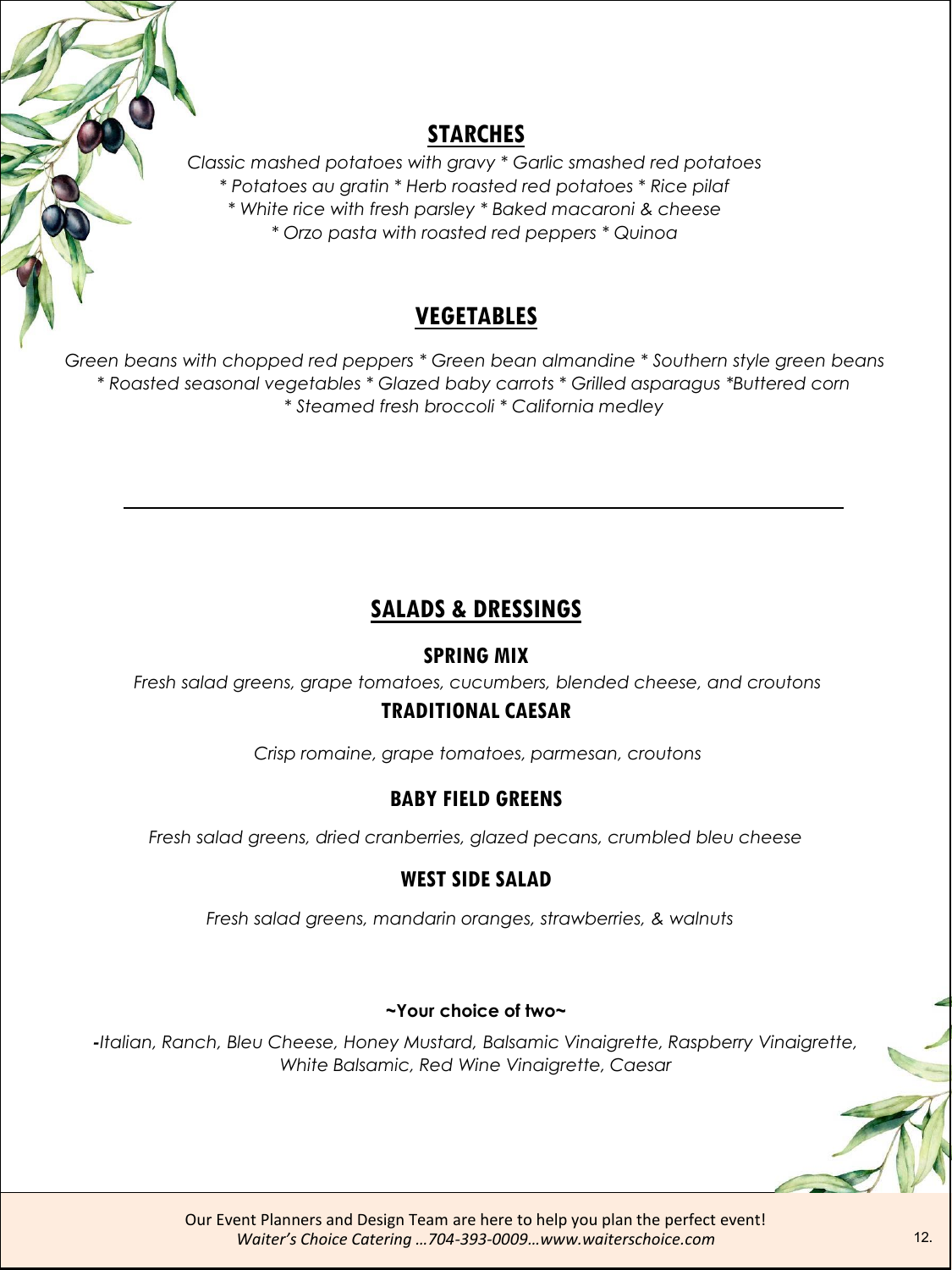

## **Sweet Endings**

## **ASSORTED MINIATURE DESSERTS**

*Assorted gourmet brownies, macarons, lemon bars, and cream puffs*

## **CHOCOLATE FONDUE**

*Rich chocolate fondue, strawberries, pretzels, pineapples, marshmallows, & pound cake dippers*

#### **S'MORES BAR**

*Jumbo marshmallows, milk chocolate bars, graham crackers, and skewers for crafting your own s'mores over our open flame trough*

## **DESSERT SHOOTERS**

*Banana pudding, chocolate mousse, strawberry shortcake*

## **MACARONS**

*Lemon, raspberry, vanilla, chocolate, pistachio, and coffee*

## **ICE CREAM BAR**

*Vanilla or chocolate ice cream with chocolate, caramel, and strawberry sauces, chopped peanuts, crushed cookies, candies, whipped cream, and cherries, 25- person minimum*